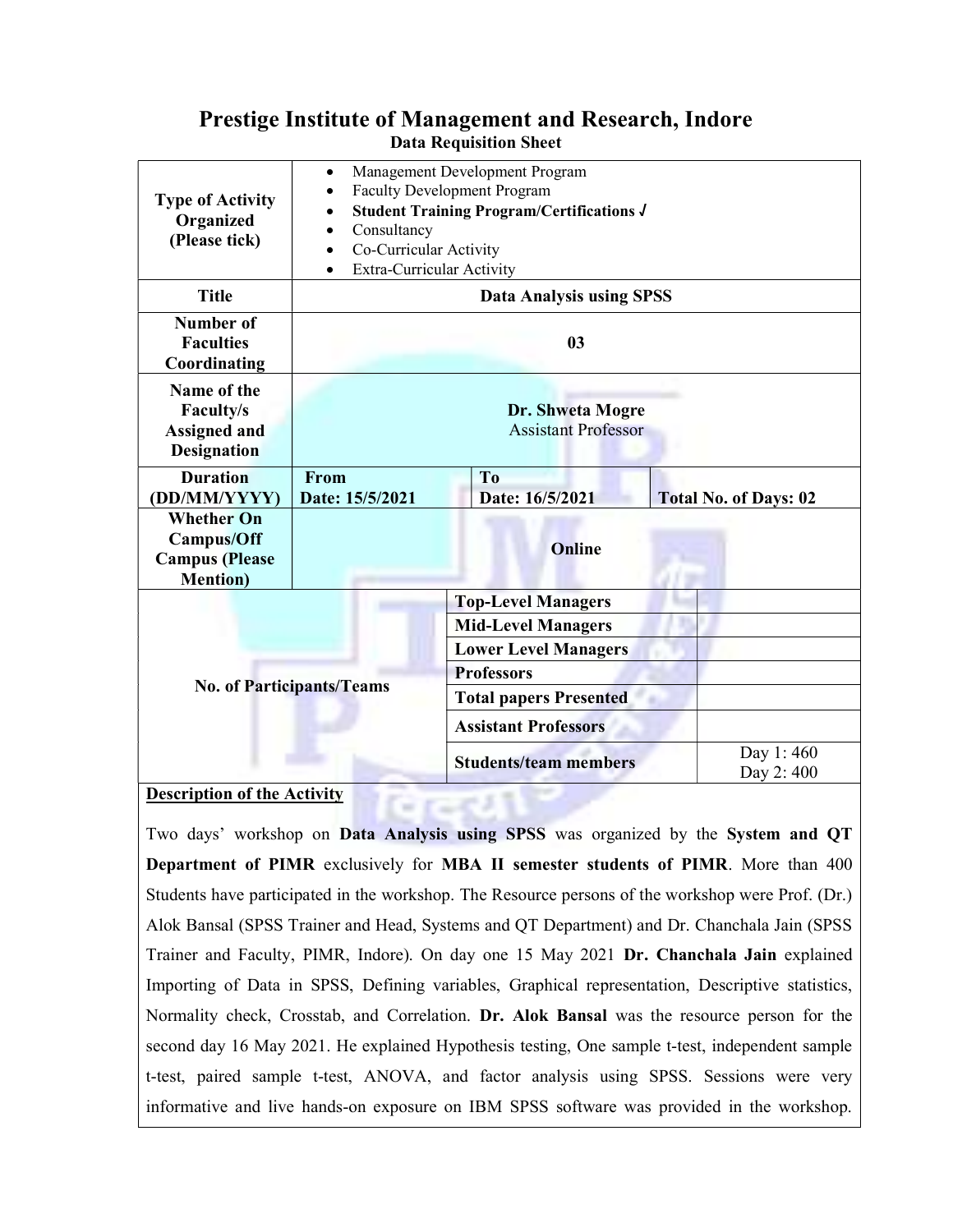Recording of both the sessions was also provided to the students for their future references.

## Space for Photographs

## Day One

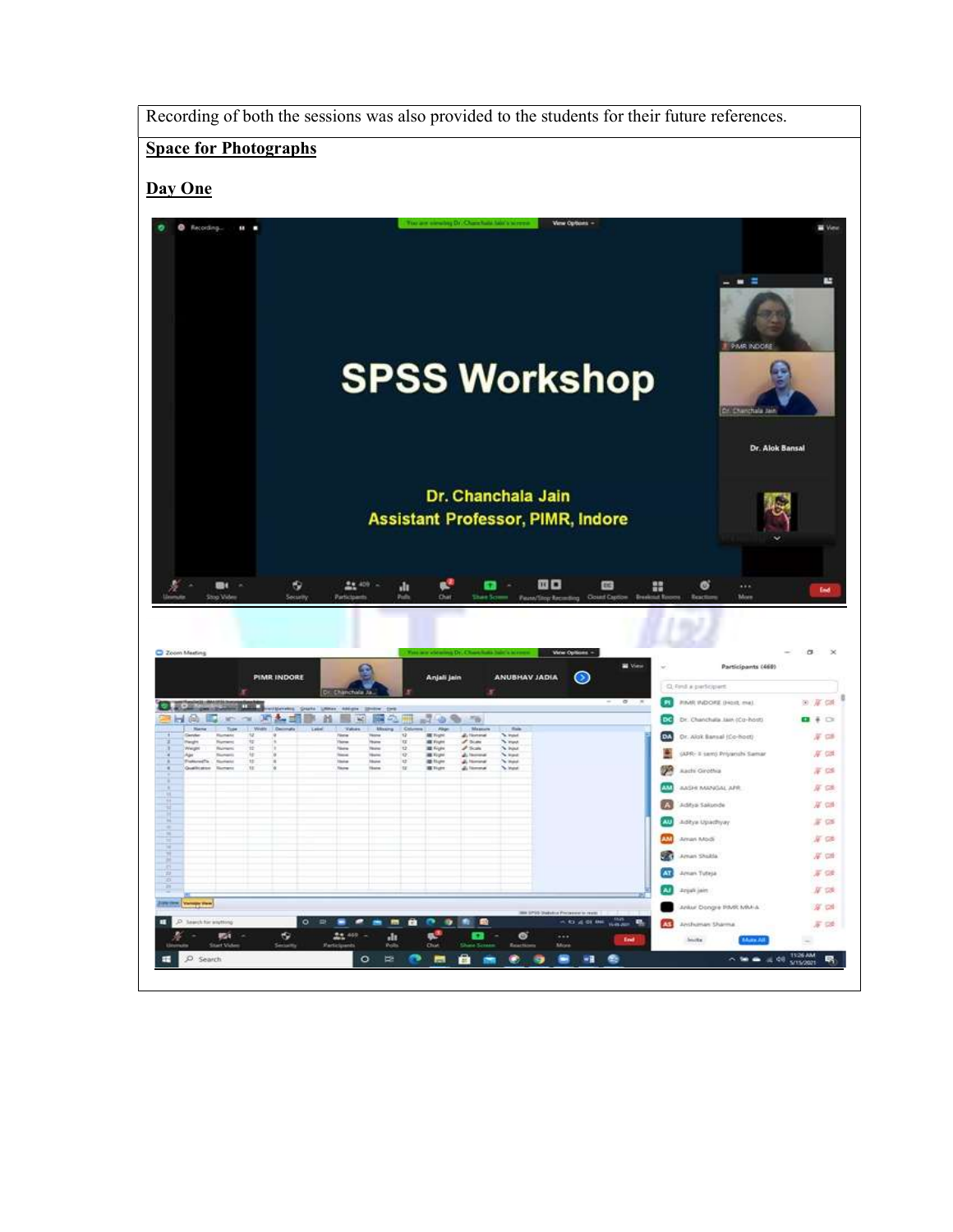